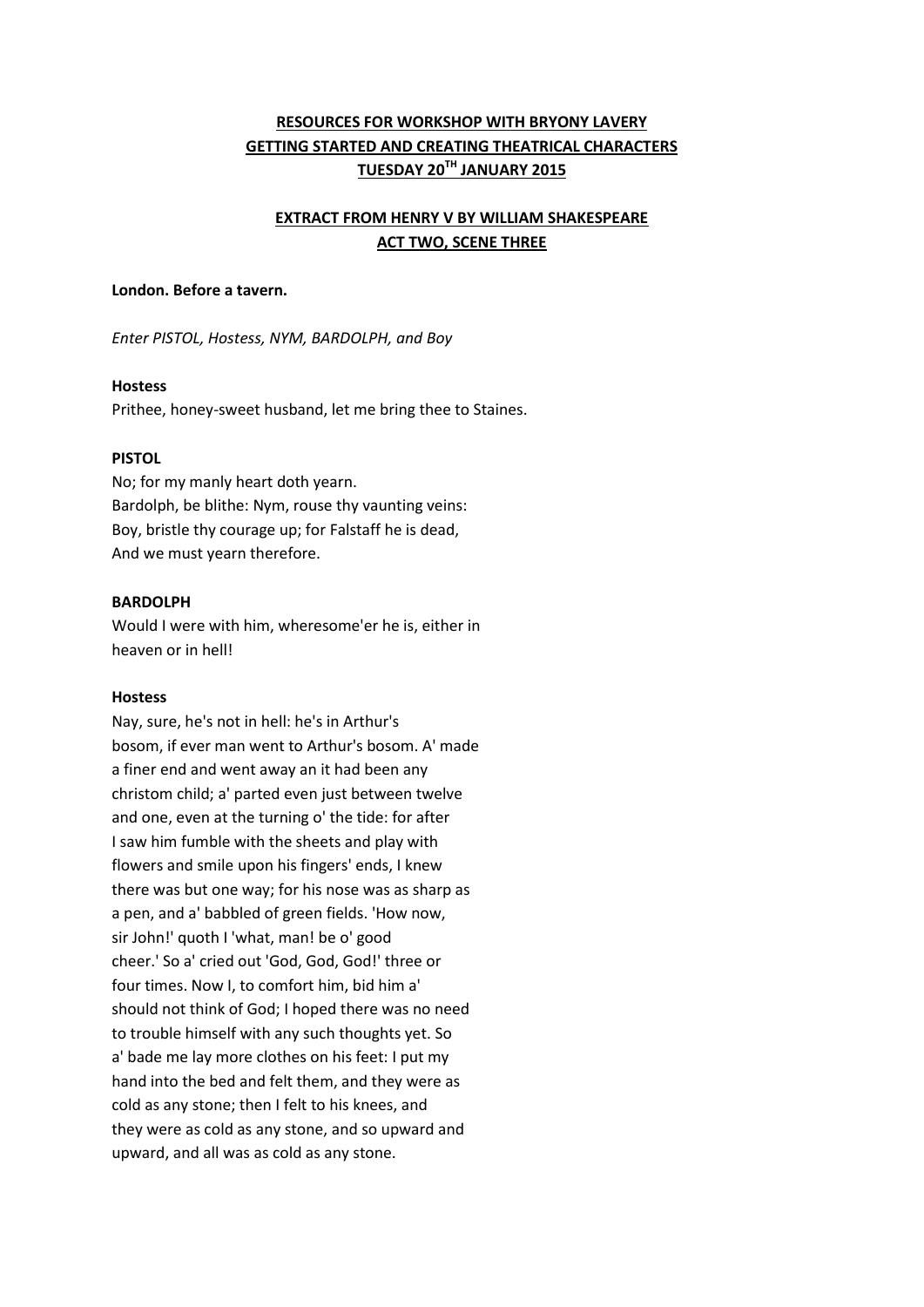### **NYM**

They say he cried out of sack.

### **Hostess**

Ay, that a' did.

# **BARDOLPH**

And of women.

# **Hostess**

Nay, that a' did not.

# **Boy**

Yes, that a' did; and said they were devils incarnate.

# **Hostess**

A' could never abide carnation; 'twas a colour he never liked.

# **Boy**

A' said once, the devil would have him about women.

# **Hostess**

A' did in some sort, indeed, handle women; but then he was rheumatic, and talked of the whore of Babylon.

# **Boy**

Do you not remember, a' saw a flea stick upon Bardolph's nose, and a' said it was a black soul burning in hell-fire?

# **BARDOLPH**

Well, the fuel is gone that maintained that fire: that's all the riches I got in his service.

# **NYM**

Shall we shog? the king will be gone from Southampton.

## **PISTOL**

Come, let's away. My love, give me thy lips. Look to my chattels and my movables: Let senses rule; the word is 'Pitch and Pay:' Trust none;